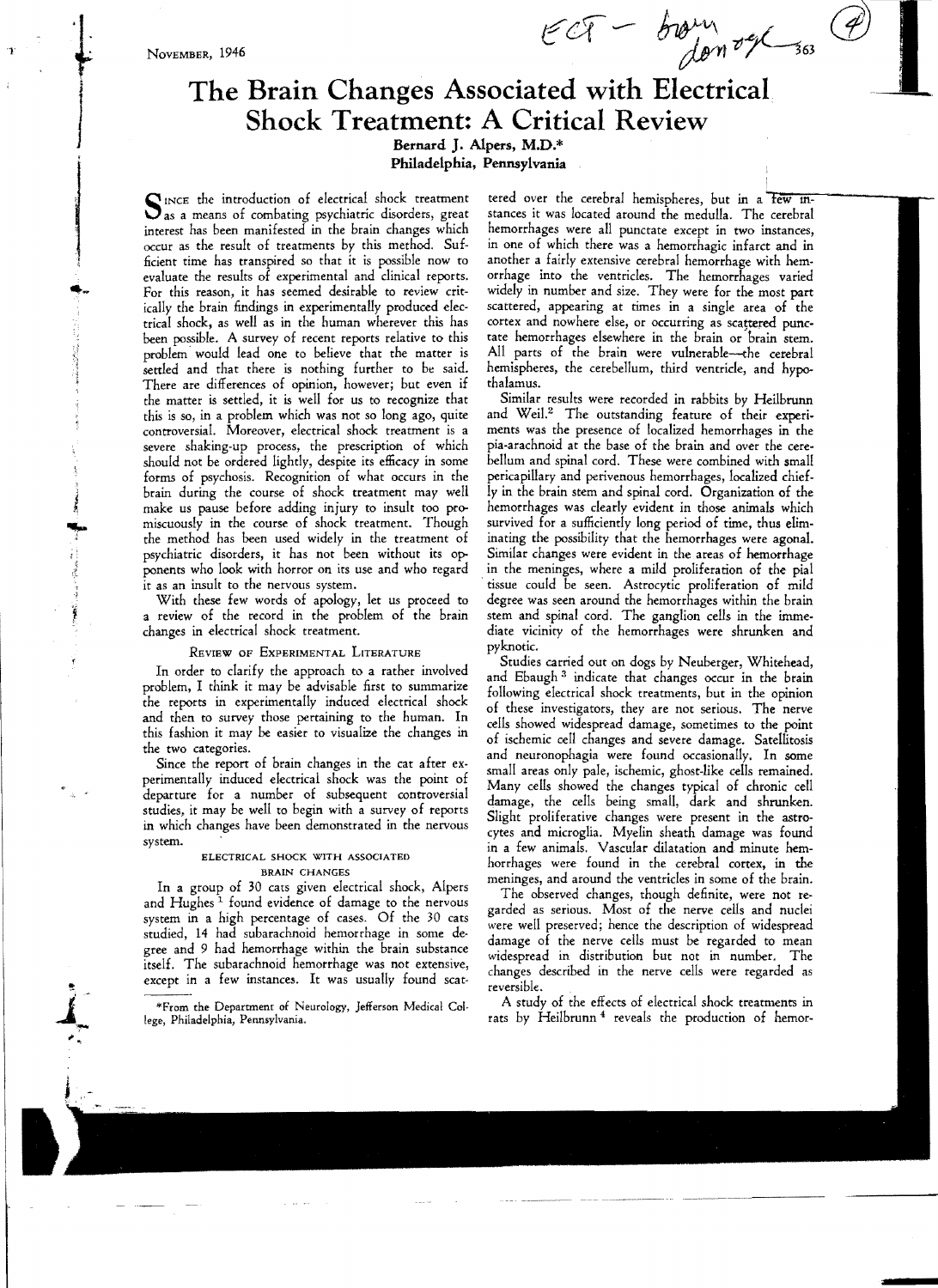rhages both in the pia-arachnoid and the brain substance\_ The meningeal hemorrhages were most numerous and extensive at the base of the brain and considerably less frequent over the cerebral hemispheres and the cerebellum. The hemorrhages into the brain substance were found in all the lobes indiscriminately, in the hypothalamus and cerebellum. They had a particular predilection for the pons and medulla. The hemorrhages were petechial in character. Organization of the hemorrhages was observed both in the meninges and brain substance.

There appears to be some evidence therefore from experiments in rats, rabbits, cats and dogs, that there is brain damage with the use of the electrical current for treatment purposes. I shall not discuss here the validity of these findings or the objections which have been raised to them. It seems best simply to record them here and to leave the controversial aspects for general comment. Hemorrhages have been found in the meninges, especially over the brain stem, in the cerebrum, and in the cerebellum, associated with relatively little glial reaction, but showing indications of organization.

Opposed to these findings are several studies which cast considerable doubt on the validity of the observations recorded.

#### ELECTRICAL SHOCK WITHOUT BRAIN DAMAGE

In a study of three dogs treated in a fashion similar to that of humans, Lidbeck<sup>5</sup> found in one animal a recent perivascular subcortical hemorrhage in the frontal lobe, three capillaries filled with fibrin thrombi, and shrunken nerve cells with a reduction in the number of stainable granules; in two other animals there were occasional areas in which the nerve cells showed a greater degree of shrinkage than normal. Lidbeck regarded the findings as insignificant and looked upon the results as indicating that electrical shock treatment was not dangerous.

In an effort to determine the path of the current in electrical shock, as well as to study the effects of the current on the brain tissue, Alexander and Lowenback 6 studied 23 cats, 19 of which received only single electrical shocks. It was pointed out that if changes were present, they were confined to the path of the current and were not observed beyond its calculated path. "Significant, morphologically recognizable tissue reactions, vascular or otherwise, were limited to that part of the brain which was within the path of the current; that is in our experiments they were limited to the frontocruciate lobes or parts of them. In one animal *which*  died after multiple shocks, there were, in addition to the changes within the path, diffuse changes obviously related to the general circulatory disturbance prior to the death of the animal. In all other animals, those parts of the brain which were outside the path of the current . . . showed no morphological or histological changes, neither immediately nor at times varying from a few minutes to nine days after the shocks. Here even temporary vascular reactions were absent. The parietal and occipital lobes, the bulk of the temporal lobes and the brain stem from the thalami backwards showed in all these animals not only a perfectly normal picture of

the neural parenchyma, but also a perfectly normal pic. ture of the vascular pattern."

"Within the path significant changes could be produced wtih definite regularity. But the threshold for the production of changes which were morphologically and histologically recognizable at times varying from one half hour to seven days after shock, were rather high. No such changes were observed in animals which had received shock from 60 to 450 m.a. for times varying from 5 to 10 seconds; that is, in animals in which the current density within the path had not exceeded 0.6 to 4.5 m.a. per square millimeter of the cross-section of the path through the brain. However, in one animal which had been given a 300 m.a. shock but which was killed only 4 minutes after the shock, blanching of the anterior suprasylvian gyri bilaterally within the path of the current was noted.

It seems clear therefore from the work of Alexander and Lowenback that changes in the brain in electrical shock, when present, are confined to the path of the current. What changes were observed under these circumstances? Of the 19 cats who were given a single electrical shock 9 were described as showing blanching of the cortex, 4 had vasoparalytic stasis, and 6 were described as having no changes. In the majority of cases those animals with blanching had no changes in the nerve cells, axis cylinders, or myelin sheaths. In true instances of blanching swelling and vacuolation of the nerve cells were observed and there was swelling and eflilochement of the axis cylinders, with swelling and decreased intensity of staining of the axis cylinders. In the majority of cases with blanching there were therefore either no changes, or alterations of a minor degree in the nerve cells, axis cylinders, or myelin sheaths.

Vasoparalytic stasis was found in animals which were shocked with currents of 2000 m.a. for 5 to 10 seconds with a maximum current density of 20 m.a. per square millimeter of the cross section through the path of the current. It developed therefore in animals shocked by higher currents. By vasomotor paralysis is meant congestion and extreme dilatation of the capillaries, arteries and veins, with or without, but usually with, perivenous hemorrhages.

The threshold for changes in the nerve celis, axis cylinders and myelin sheaths was found to be higher than that for vascular reactions. No changes in these structures were found in animals given single shocks of from 60 to 1500 m.a. of 3 to 10 seconds' duration and survived from 4 minutes to 7 days. No significant changes were found in an animal which received six shocks 1500 m.a., each of which lasted two-fifths of a second. an<br>1c-<br>1r-<br>ges<br>of<br>1.

Significant changes could be produced with single shocks of higher amperage. As in the case of the vascular reactions, the observed changes were limited to the path of the current. Reversible cell changes such as swelling and vacuolation appeared in animals which had received single shocks of 1800 m.a. for two to four seconds. After single shocks of 2000 m.a. for five seconds and more, irreversible types of nerve cell changes, predominantly severe degrees of pyknosis with bizarre cell deformities were found in cortical areas which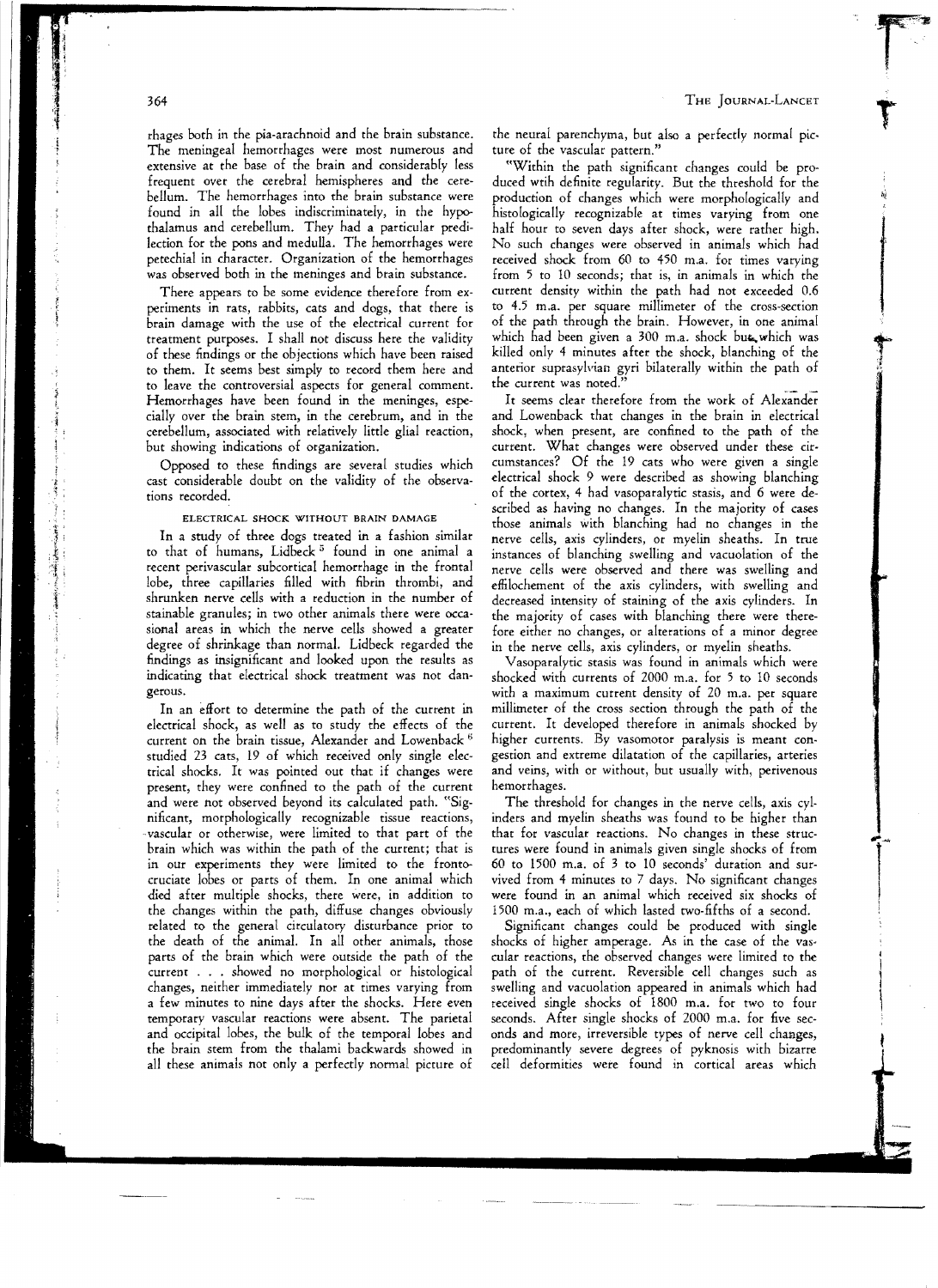showed vasoparalytic stasis and where current density was great. In the marginal areas where current density was less the nerve cell changes were reversible.

Axis cylinder threshold changes were found at the 1800 m.a. level. These too were reversible in type, consisting of swelling and unraveling of the fibrillae and in a few instances fragmentation. Animals shocked with  $2000$  m.a. showed irreversible changes in the axis cylinders, consisting of bizarre formations, irregular swelling and shrinkage, and fragmentation.

Myelin sheath changes followed similar rules.

A further study of 13 cats by Winkelman and Moore<sup>7</sup> reveals no changes in the meninges and no evidence of **was** subarachnoid or cortical hemorrhages. Changes were found in the nerve cells of the cerebral cortex in layers II and III, in the frontal and parietal cortex. These consisted of moderate pyknosis of the ganglion cells with hyperchromia of the smaller nerve cells. The changes were not different from those of the control animals. No damage was found in the basal ganglia, hypothalamus or ammon's horn. Pyknosis of the perkinje cells was found at the summit of the cerebellar folia. The spinal cord was normal. Winkelman and Moore conclude that permanent changes do not occur in electrical shock, but that intracellular and biochemical changes take place because of passage of the current and the resultant convulsion.

A study of adult guinea pigs by Windle, Krief, and Arieff<sup>8</sup> reveals no visible hemorrhages of neurocytological changes after single shocks of alternating current of 45 volts and 225 to 240 m.a. for  $\frac{1}{4}$  to  $\frac{3}{8}$  seconds or of 100 volts and 650 to 725 m.a. for 6 to 12 seconds.

A study of the brain changes in the monkey (macacus rhesus) was made by Barrera, Lewis, Pacella and Kali nowsky.<sup>9</sup> The conditions of treatment were made to simulate as closely as possible those in the human. Seizures were induced three times per week with voltages varying from 70 to 135 with current times of .10 to .15 seconds. Neuropathological findings were surprisingly meagre. There were no hemorrhages, either petechial or gross. The blood vessels were normal. There were no changes in the myelin sheaths, axis cylinders, neuroglia or microglia. "The nerve cell changes were spotty in distribu tion and not localized to any particular portion of the brain. In the areas involved some of the nerve cells appeared shrunken with pyknosis of the nucleus, paling<br>of the cytoplasm, and disappearance of the Nissl substance. Some of the cells were only shadow cells . . . Changes of this type occurred in small areas and the nerve cells immediately surrounding these areas were usually entirely normal . . . The incidence of such "pathological" changes bore no direct quantitative relation to any of the characteristics of the series of seizures e administered, i.e., frequency, number of seizures, voltage or current time passage, type of resulting seizures." Similar changes were found in the brains of untreated animals. "The changes could therefore not be related to the electrically induced seizure and their significance or current time passage, type of resulting seizures."<br>
Similar changes were found in the brains of untreated<br>
animals. "The changes could therefore not be related<br>
to the electrically induced seizure and their significance insignificant." Barrera and his collaborators state that "in the macacus rhesus monkeys subjected to electrically

induced seizures administered at frequency, voltage, and current times definitely within the range as utilized in human treatment, there is no evidence, on the basis of our work, to indicate a relation between electrically induced seizures and histopathological changes."

Evidence is offered therefore to indicate (1) that electrical shock treatment is not dangerous, (2) that, if given within safe limits comparable to those used in the treatment of humans, it is not associated with permanent brain damage, (3) that the changes which can be detected subsequent to shock treatments are reversible and functional, that *they* are confined to the path of the current, and that changes when seen in nerve cells, axis cylinders and myeline sheaths are reversible in character.

I shall leave for subsequent discussion the criticism of these assertions. For the present it seems best to complete the collection of evidence by a survey of the changes which have been recorded in the human cases dying in connection with electrical shock treatment.

## REVIEW OF HUMAN MATERIAL

The findings in the few human cases which have come to necropsy are almost as conflicting as in experimental animals. Alpers and Hughes<sup>10</sup> reported brain changes in a woman of 45 who had received 62 electrical shock treatments over a period of  $5\frac{1}{2}$  months, and who died 7 months after the last treatment, of cardiac failure and bronchopneumonia. The brain in this case revealed pronounced congestion in many portions of the cerebral cortex, perivascular hemorrhages, and perivascular edema. The perivascular hemorrhages were fresh in some instances, but in others there was evidence that the hemorrhage was old. Hemorrhages were seen in the thalamus, medulla, and cerebellum in addition to the cerebral cortex and white matter. Punctate hemorrhages were found under the ependyma of the fourth ventricle.

In a second patient, a woman of 79, who had had six shock treatments and died five months later there was found generalized arteriosclerosis, arteriosclerotic heart disease, sclerosis of the cortical arterioles, ischemic and chronic cell changes of the cortical ganglion cells, and an occasional perivascular hemorrhage. All the changes are probably attributable to the vascular disease of the brain.

Two additional human cases studied at necropsy were reported by Ebaugh, Barnacle, and Neuberger.<sup>11</sup> The first was a patient of 57 years who received 13 electrical shock treatments (85 volts and 900 m.a. for 0.l5 seconds) and who died  $1\frac{1}{2}$  hours following the last treatment. The heart showed a soft moist discolored area in the upper part of the anterior wall and the interventricular septum, and calcified plaques in the left coronary artery. In the frontal and temporal lobes were several small areas of devastation, entirely devoid of ganglion cells and containing some ghost cells. The astrocytes in these areas were swollen and there was some proliferation of the microglia with fat granules in their processes. Diffuse degeneration of the nerve cells in the cortex was present, consisting chiefly of shrinkage and sclerosis of the cells. Ischemic cell changes were seen elsewhere in the cortex. The hippocampal area revealed ischemic cell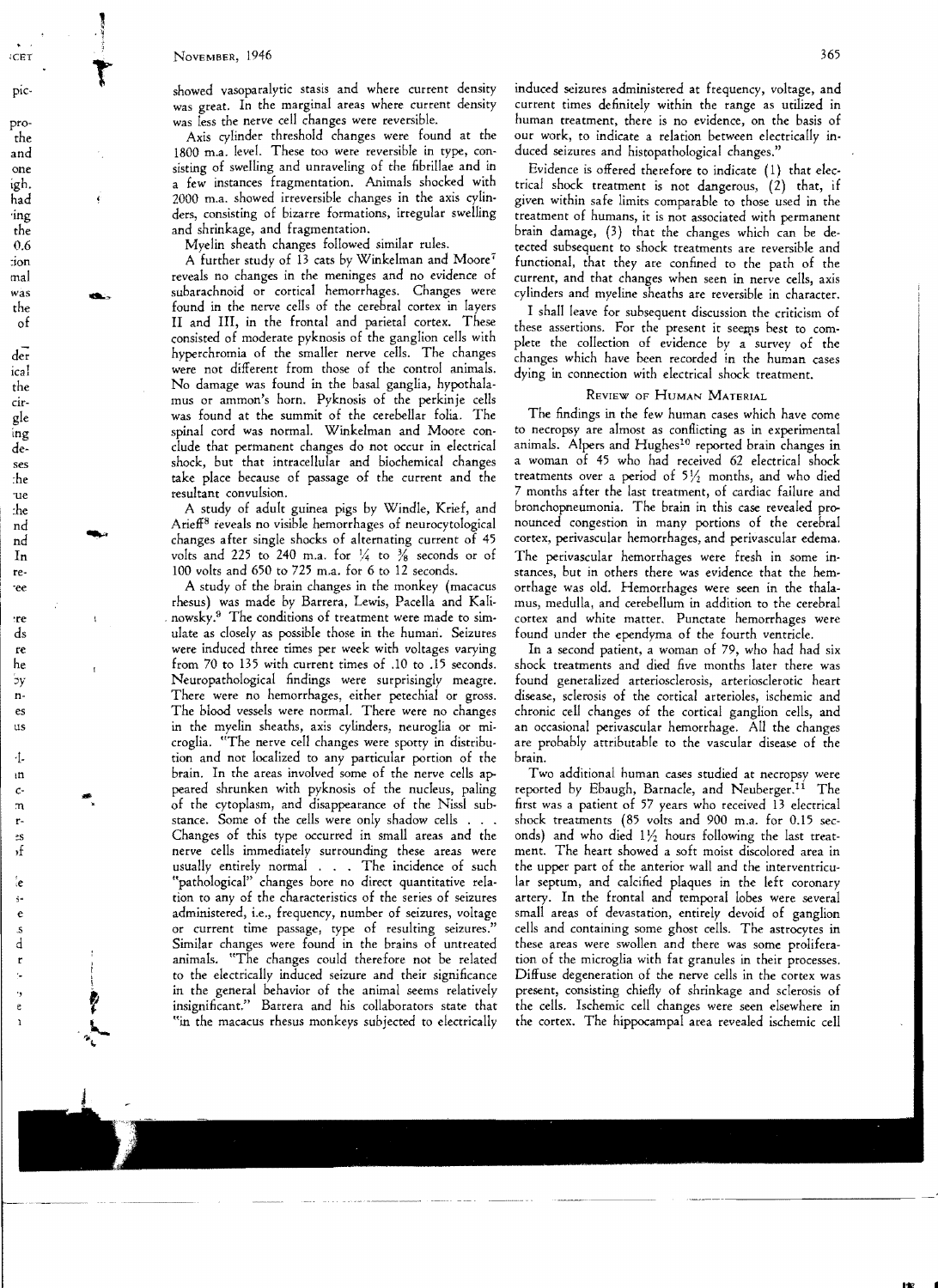change in scattered nerve cells, with swollen astrocytes and in some places loss of nerve cells. No changes were seen in the vessels of the cortex.

The second case concerned a patient of 57 who received the same dosage as the preceding patient and died following the third treatment. No changes were observed in the heart or other organs. The changes were present throughout the cortex. Areas of ischemic cell change were seen. The neuroglial reaction was slight and was particularly noticeable in the polymorphic layer of the hippocampus. The thalamus contained occasional pale and poorly defined nerve cells with vacuolated cytoplasm and somewhat distorted nuclei. The small cells of the striatum showed occasional satellitosis and changes similar to those observed in the thalamus. The cell changes were patchy. The dorsal vagal nucleus in the medulla revealed occasional pale cells and ghost cells with neuronophagia, enlarged glial nuclei, and small glial rosettes.

Ebaugh and his collaborators believe that the nerve cell changes may be a part of the seizure reaction and that all the lesions in the brain were brought about by the electrical shock treatment.

The problem is elaborated further by Gralnick  $12$  who reported death following electrical shock in a negro of 38 years who developed syphilis in 1939 but was reported to have no clinical evidence of the disease in 1942. Death occurred after the second electrical shock treatment, two days after the shock. Necropsy revealed edema of the lungs and hypoplasia of the circulatory system.

The brain revealed diffuse congestion of the blood vessels, thickening of the vessel walls, and endarteritis involving the smaller blood vessels. Diffuse degeneration of nerve cells of varying types was seen in the cerebral cortex, chiefly of the ischemic variety. Scattered areas of cell loss were found and some disturbance of the cortical architecture. A considerable degree of neuronophagia was found. The oligoglia cells of the white matter were increased. Glial nodules were found in the medulla and cerebellum. The glial nuclei were considerably increased in the region of the auditory, vagus, and trigeminal nuclei. Vascular changes were pronounced in the basal ganglia, some of the vessels showing hyaline degeneration and calcification. Amyloid bodies were found in the occipital lobes around the posterior horns of the lateral ventricles. No fresh hemorrhages were seen, but blood pigment was seen occasionally around the blood vessels.

The significance of the case reported by Gralnick is obscured by the possible complication of cerebral vascular syphilis, for which reason it seems best not to emphasize it in an evaluation of the brain changes associated with electrical shock.

Levy 13 reports brain hemorrhages in a patient who died of heart failure after electrical shock treatment. "There were a considerable number of dilated capillaries with hemorrhages which undoubtedly antedated the acute myocardial failure, as indicated by the pressure of blood pigment."

Attention to the role of circulatory failure in death from electrical shock treatment was directed by Jetter<sup>14</sup>

who reported death in three cases following shock treatment. His first patient was a man of 61 who died in 12 minutes following his eighth shock treatment. The heart revealed extensive obliterating coronary arteriosclerosis, a recent myocardial infarct, and hypertrophy and dilatation. In the brain were moderate sclerosis of the arteries and arterioles, occasional acellular areas in the cerebral cortex, moderate hyperemia and occasional petechial hemorrhages in the white matter. The second case concerned a patient of 70 years who died 12 minutes after the sixth treatment. The heart revealed obliterating coronary sclerosis, an old myocardial infarct, and hypertrophy and dilatation. The kidney was the seat of arterial and arteriolar nephrosclerosis. The brain revealed moderate sclerotic changes in the arteries and arterioles, occasional acellular areas in the cortex, slight rarefaction of the myelin around the blood vessels, fecent small infarcts in all the lobes of the brain, with gitter cells, etc., and minor hemorrhages in the white matter. The third case concerned a young subject of 23 who had had one course of eight treatments and two months later was given another course with death ensuing about twelve hours after the eighth shock. Necropsy revealed severe pulmonary edema, an acutely dilated heart, acute diffuse glomerulonephritis and acute hyperemia of the brain.

The death in Jetter's cases was attributed to' heart failure. The petechial hemorrhages found in the white matter in two cases were regarded as a manifestation of agonal anoxemia associated with cardiac collapse.

Six deaths following electrical shock treatment have been recorded in England and Wales (Napier<sup>15</sup>). The situation in three cases may be summarized as follows: (1) hemorrhage into both thyroid lobes following a single shock treatment in a subject of 46 years. The. brain showed no significant findings; (2) death from pulmonary tuberculosis in a subject of 52 who had two shock treatments and died two months later; (3) hemorrhagic staining over the right cerebrum in a patient of 62 who died 30 minutes after the fourth shock treatment.

The occurrence of fat embolism as a possible factor in death following electrical shock treatment is reported by Meyer and Teare.<sup>16</sup> Their patient, a man of 63, collapsed following a single treatment and died twelve hours later. Study of the brain revealed many capillaries blocked by fat emboli which were present diffusely throughout the brain and cerebellum, and were more frequent in the gray matter. No other changes were found.

A further case is reported by Gralnick.<sup>12</sup> It concerns a man of 61 who died two days following his second electrical shock treatment. Autopsy examination revealed a large meningioma lying in the sub frontal region, petechial hemorrhages in the mesencephalon, the pons, cerebellum and white matter. Larger hemorrhages were seen in the pons.

The findings in the few reported cases of death following electrical shock are conflicting, but they give us at least some concept of the conditions encountered at necropsy. On the one hand are reported (1) hemor-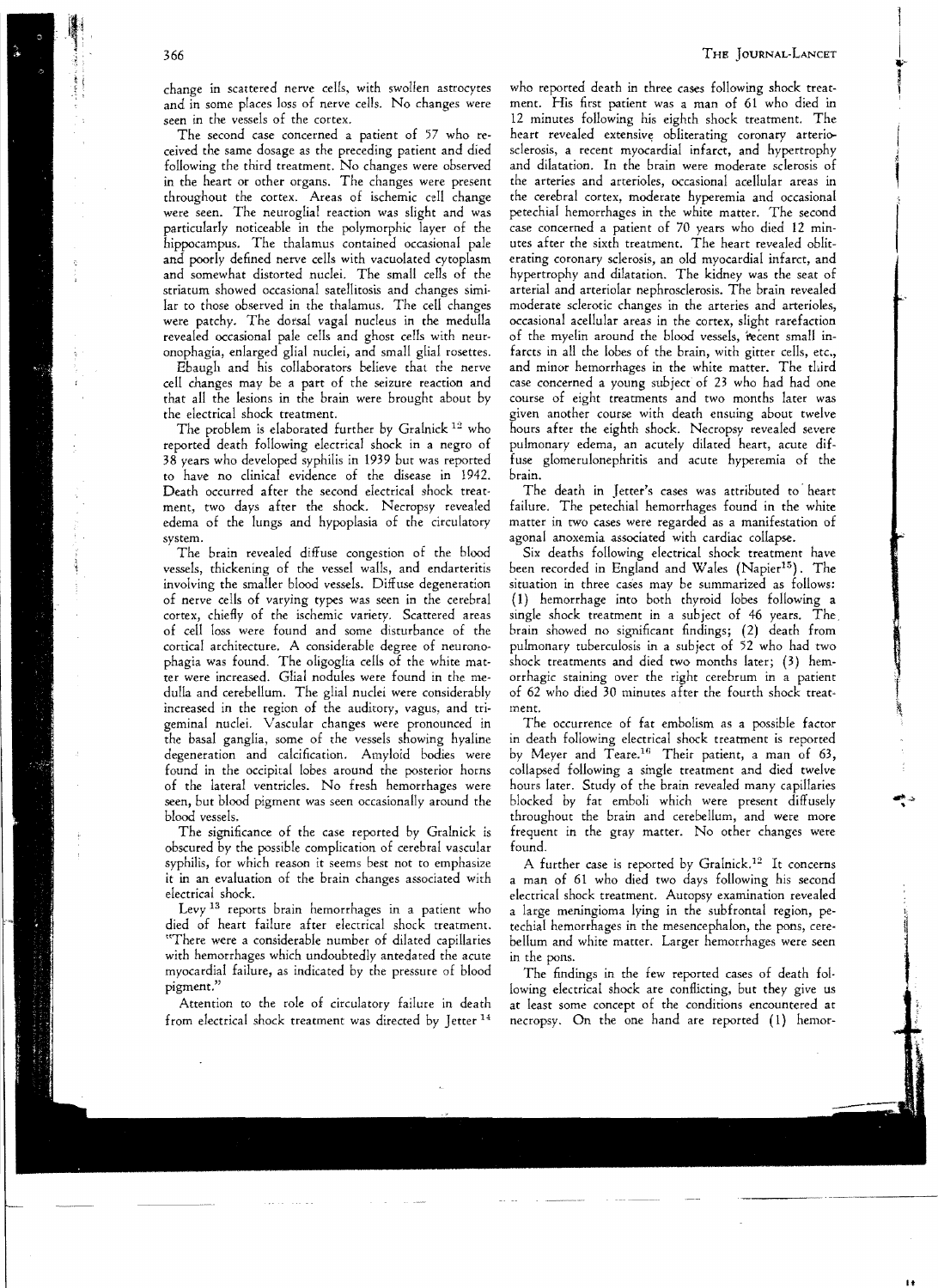rhages of small size and varying age scattered throughout the brain (Alpers and Hughes); (2) scattered areas of cell loss and ischemic cell change (Ebaugh, Barnacle and Neuberger); (3) no brain change of significance except for minor petechial hemorrhages in the white matter associated with acute cardiac failure and attributed to agonal anoxemia (Jetter); (4) fat emboli (Mever and Teare).

Not only is there no unanimity of opinion concerning what occurs in the brain but there is not even uniformity of findings.

## DISCUSSION

It is obvious that there is no agreement on the brain changes encountered in the course of electrical shock treatment either in animals or in the human. The problem however is the same in the two groups-the nature of the findings and their meaning. In animals the circumstances can be varied according to the plans of the investigator, whereas in man the circumstances are usually beyond the control of the physician. It is precisely the circumstances of the experiments and the autopsy studies which have aroused criticism and doubt and it is to these to which I should like to direct attention for the moment.

In an effort to ascertain whether brain changes occur in the course of shock treatment, emphasis has been too heavily placed on the fatal features of whatever damage has occurred. Clinical experience has long since taught that electrical shock treatment is safe and in the vast majority of instances without danger. It has been estimated that it was a cause of death in 0.05 per cent (Kolb and Vogel) of 7,207 cases and 0.8 in 11,000 cases (Impostate and Almansi). The problem is obviously not whether electrical shock is a cause of death, but whether it is associated with brain changes of any sort, and if so what these changes may signify. That this is an important problem can hardly be denied in view of the shaking up which patients receive during the course of a treatment which is now in common use and which depends for its effectiveness on stimulation of the cerebral cortex. I shall attempt therefore to approach the evidence with this issue in mind, and shall make an effort to determine what we can from the data now available.

## EXPERIMENTAL DATA

1. The problem of dosage. That the problem of comparable dosage is one of great importance, cannot be denied. If the results obtained in experimental animals  $\text{arc} \rightarrow \text{be evaluated properly, the condi-}$ and in huma tions of dos: density of current must be similar.  $\mathbf{u}$ đ smparable study has been made to Thus  $\boldsymbol{\Omega}$ dosages used have either been in  $\mathcal{L}$  $my$  ki excess of th in humans, or the conditions of  $\mathbf{I}$ differed along other lines. It seems the experim h at the original dosages used in the cats certain now reported by Alpers and Hughes were greater than those used in humans and the same is probably true also of the experiments of Weil. One of the major obstacles to agreement on the brain changes in shock lies in the fact that it has been claimed that in those instances

in which irreversible brain damage has been found, that the dosage in animals is considerably greater than that used in humans. Neymann, in commenting on Weil's experiments in rabbits, estimates the fact that if the electrodes used were equated for use in human cases, one would have to use electrodes 100 to 211 cm.<sup>2</sup> in area. The currents of 130 volts and 300 m.a. were strong enough to produce electrical convulsions in practically any human subject weighing 50 Kg. In the experiments of Alpers and Hughes disc electrodes 5 mm. in diameter were used and currents of 150 to 200 m.a. were applied to the scalp.

2. The problem of actual brain damage. It is doubtful whether the conditions of experiments in other reported series are comparable to those found in the human. In the majority of the experiments of Alexander and Lowenback (19 out of 26 animals), only single shocks were used. The same is true of Windle and his collaborators who reported no changes in the nerve cells following electrical shock. The conditions therefore do not simulate the actual circumstances encountered in treatment in the human and the reported findings are of value only in relation to single shock studies. They give valuable information concerning the functional changes following single shocks, but they do not reproduce the conditions produced in man.

On the other hand, there have been several groups of experiments in which such conditions have been reproduced. Here, too, the results are open to criticism. In four of the animals studied by Alexander and Lowenback, "vasoparalytic stasis" was found even with a single shock, the findings consisting of dilatation of capillaries, arteries, and veins with or without, but usually with, perivenous hemorrhages. In one animal which received 52 shocks of 1400 m.a. for a total time of 33 seconds, severe pyknosis of nerve cells was produced in parts which were limited to the central core of the current. Of the three dogs reported by Lidbeck with negative results, dog  $1$  (16 treatments, 250-300 m.a. 0.2 seconds) showed a small perivascular subcortical hemorrhage, with shrunken nerve cells in all the sections; dogs 2 and 3 (16 treatments, 350 m.a., 0.3 seconds) had a greater number of shrunken cells. In 13 cats Winkelman and Moore found moderate pyknosis and hyperchromia of the smaller nerve cells of Laminae II and III and pyknosis of the purkinje cells. Their conclusion is that permanent morphological changes do not result from electrical shock, but that intracellular and biochemical changes take place from passage of the current and from the resulting convulsion. Similar changes were found in monkeys by Barrera and his associates, but the changes in the nerve cells were not regarded as significant because of the disclosure of similar findings in control animals.

The argument which I am laboring is that brain changes have been disclosed even in those cases in which the experiments have been regarded as negative. They have not consisted of perivenous hemorrhages as a rule, though these too have been found, but they have been characterized by changes in the nerve cells themselves, usually without glial reaction. The problem of para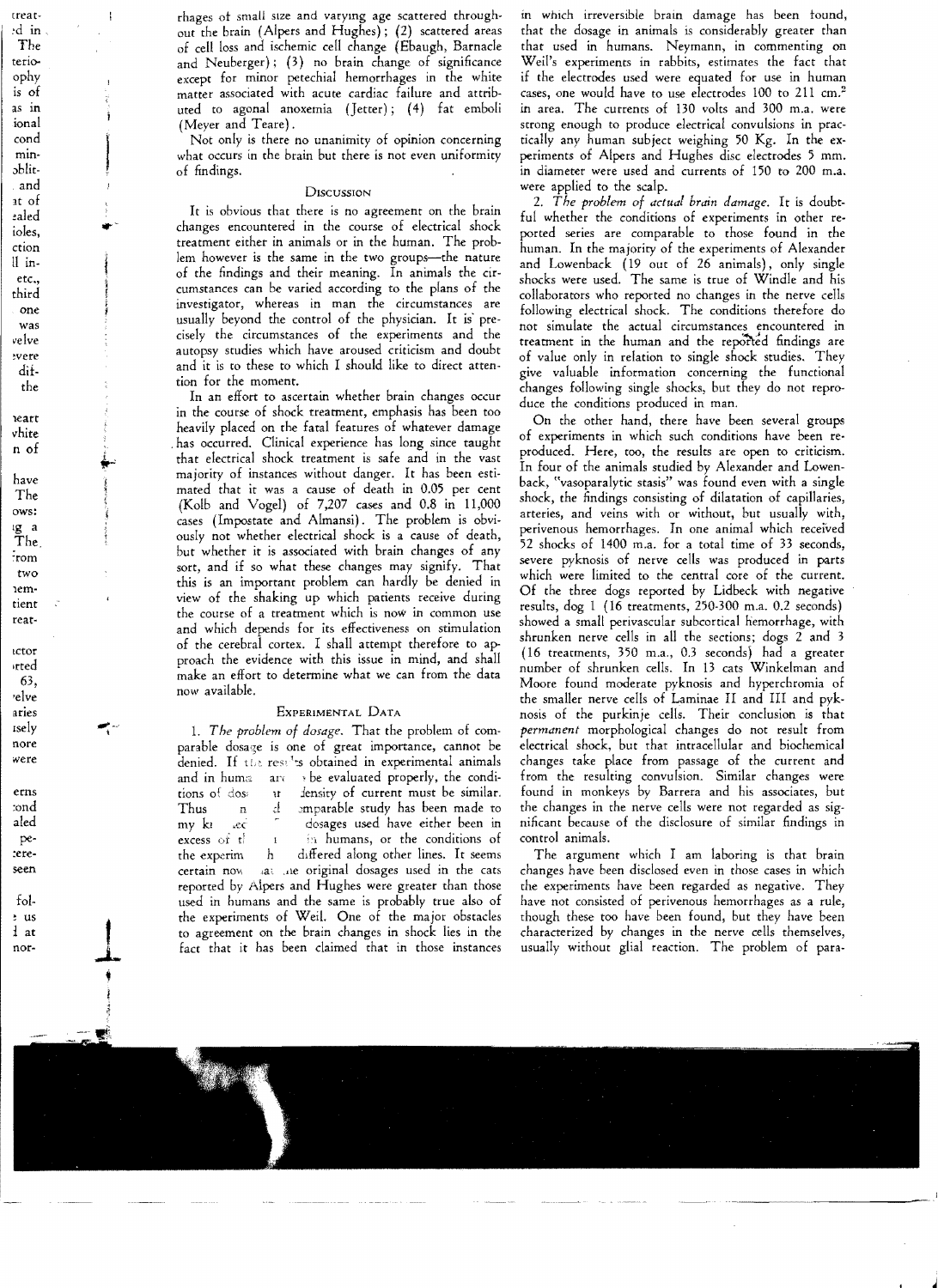The answer to this must be in the affirmative. Whether the changes are permanent or transitory is open to investigation. If hemorrhages develop, the possibility of permanent damage must be conceded. If sclerosis of the cells develops, the problem of irreversible change is not so readily settled, since it is difficult to determine from fixed specimens alone whether irretrievable damage to a nerve cell has been done.

Possibly the factor of greatest significance is that changes of some sort do develop in electrical shock treatment, and it is therefore not a form of treatment to be regarded lightly or to be used indiscriminately. From the experimental evidence alone it is not possible to assert dogmatically that no brain damage is done by the passage of repeated electrical currents through the brain. More data is still necessary.

### HUMAN DATA

Unfortunately, the missing data and the answer are not to be found in the cases of death in human subjects following electrical shock. A variety of findings have been disclosed: perivascular hemorrhages, areas of cell loss, diffuse ganglion cell disease, sclerosis of ganglion cells, and subarachnoid hemorrhage. The subjects in many instances have fallen within an age range in which the type of ganglion cell disease recorded could be normal except for one patient reported by Gralnick in a subject 38 years of age in whom, unfortunately, the problem of syphilis complicated the histological picture.

This much is certain: that electtical shock as administered to the human is not in itself fatal. Nor is the cause of death to be found in the brain damage. On this, all are agreed. Death is usually the result of cardiac or cardiovascular collapse in subjects with coronary disease, but isolated instances of death with hemorrhage into the thyroid gland and in uremia have been recorded.

The problem of vital importance is not whether the procedure is safe, but whether it is in any sense harmful by the production of changes of any sort within the nervous system.' The answer is not yet available from human material. All instances of death following electrical shock treatment are extremely important and require recording until a more complete picture of what occurs in the human brain can be elucidated.

### MECHANISM OF ACTION OF SHOCK

Though the problem of brain damage is still unsettled, other vital problems concerning the mechanism of action of electrical shock have been more or less clarified. It seems clear that only a small percentage of the electrical current delivered by the ordinary apparatus is conveyed through the nervous system. Currents such as those in routine usage-70-150 volts, 300-1200 m.a.; 0.1-0.5 seconds-"would probably be exceedingly dangerous and probably fatal if such currents in their entirety passed through the cortex or other parts of the central nervous system. But such considerations become less significant when it is realized that probably only a small portion of the current flowing between the electrodes actually passes through any one portion or even the entire brain.

mount significance is whether changes of any sort occur.  $\ldots$  Most of the current appears to pass through the scalp" (Barrera).

> It seems definite also that whatever brain changes occur, whether they are transitory or permanent, depending upon the circumstances of the experiment, they occur only in the path of the current or at its immediate periphery. This has been demonstrated by Alexander and Lowenback. They state that their experiments demonstrate that "changes were produced only within the path of the current, but that these changes were not always present throughout the entire path." On the other hand it is doubtful whether it is possible to state definitely that the path of the current can be delineated by the changes which developed between the electrodes. Brain tissue is not the ideal conductor of electricity, and from the standpoint of physics it would be possible to determine the paths of the current only in the case of a known good conductor surrounded by a poor conductor. It is questionable whether brain tissue fulfills these requirements. It seems to be more accurate to speak of diffusion of the current than of concentration. Since it is possible also that other factors besides the electrical current are operative in the brain developments during shock, it is difficult to be certain which changes are the result of the direct action of the current and which are due to other factors. A second factor in the possible production of brain changes is found in the excessive stimulation of the vagus-vasomotor centers in the medulla causing in turn generalized circulatory disturbances interfering with the circulation to the brain tissue. Finally, possible changes in the brain tissue must be attributed to the effects of the convulsion itself.

## **SUMMARY**

A survey of the brain changes found in experimental electrical shock and in reported human cases, reveals a wide diversity of opinion. In the experimental animal, on the one hand, are reported petechial hemorrhages which probably represent the results of greater dosage and density of current than that used in the treatment of human beings. In contrast to this are reported scattered cell loss and cell changes which have often been interpreted as being reversible. Even in instances in which no significant changes are recorded, there has been observed an occasional petechial hemorrhage which has been attributed to overdosage. When such hemorrhages have been disclosed in the study of human cases they have been regarded, as a rule, as agonal.

The results in human cases have been less conclusive than those reported in experimental animals, since, in almost every instance, some extraneous factor has entered into the situation and made analysis of the direct effects of electrical shock difficult to evaluate. Among such factors are: advanced age which has introduced doubt whether the recorded cell changes are due to electrical shock or to unrelated vascular disease; cardiac complications which introduce the element of anoxia as an explanation of the brain changes; long latencies between the termination of shock and the death of the patient; and complicating syphilis of the brain.

Despite these obfuscating factors, the suspicion per-